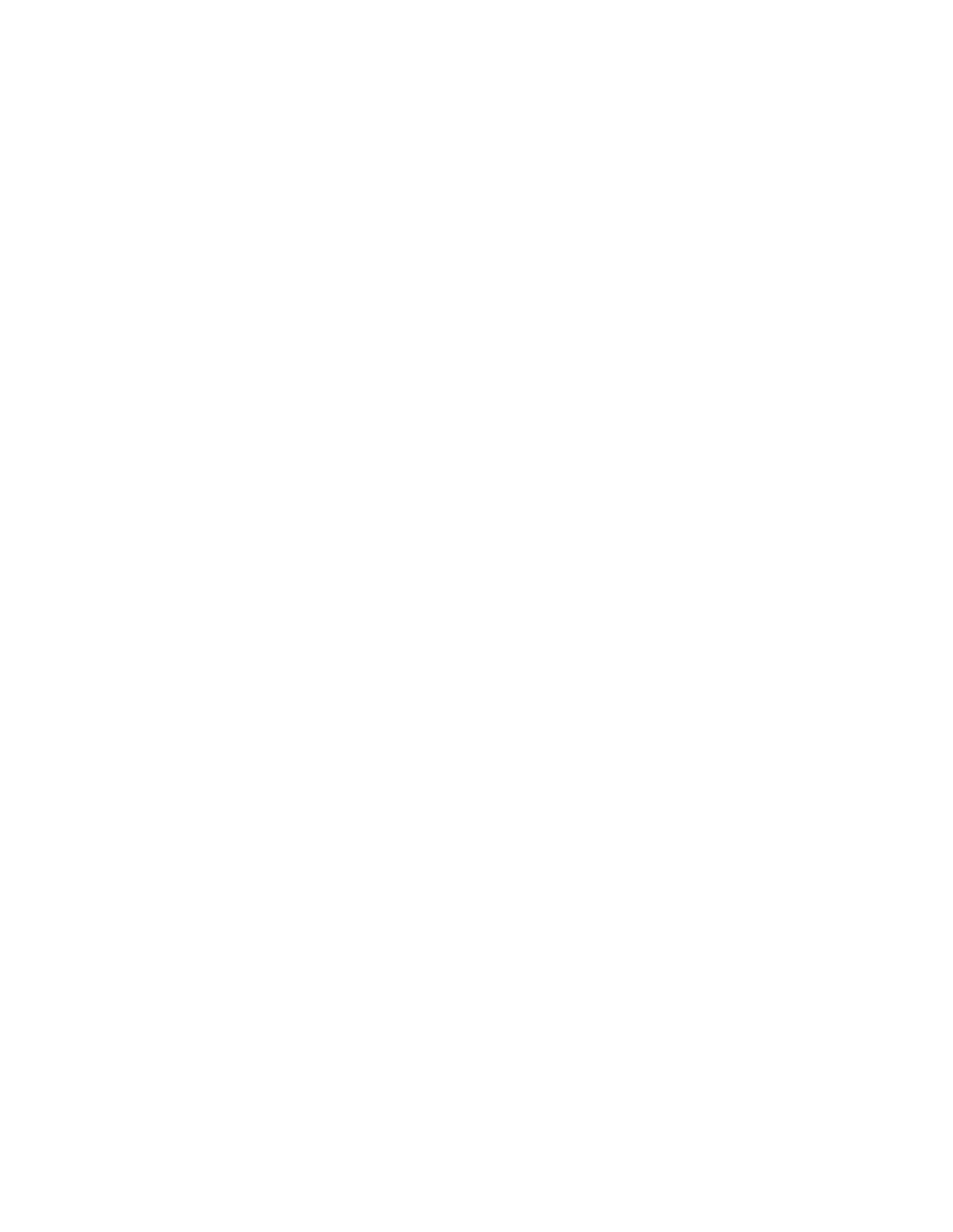## Tmax molded case circuit-breakers Dimensions T6 series

Overall dimensions T6



Drilling template for support sheet